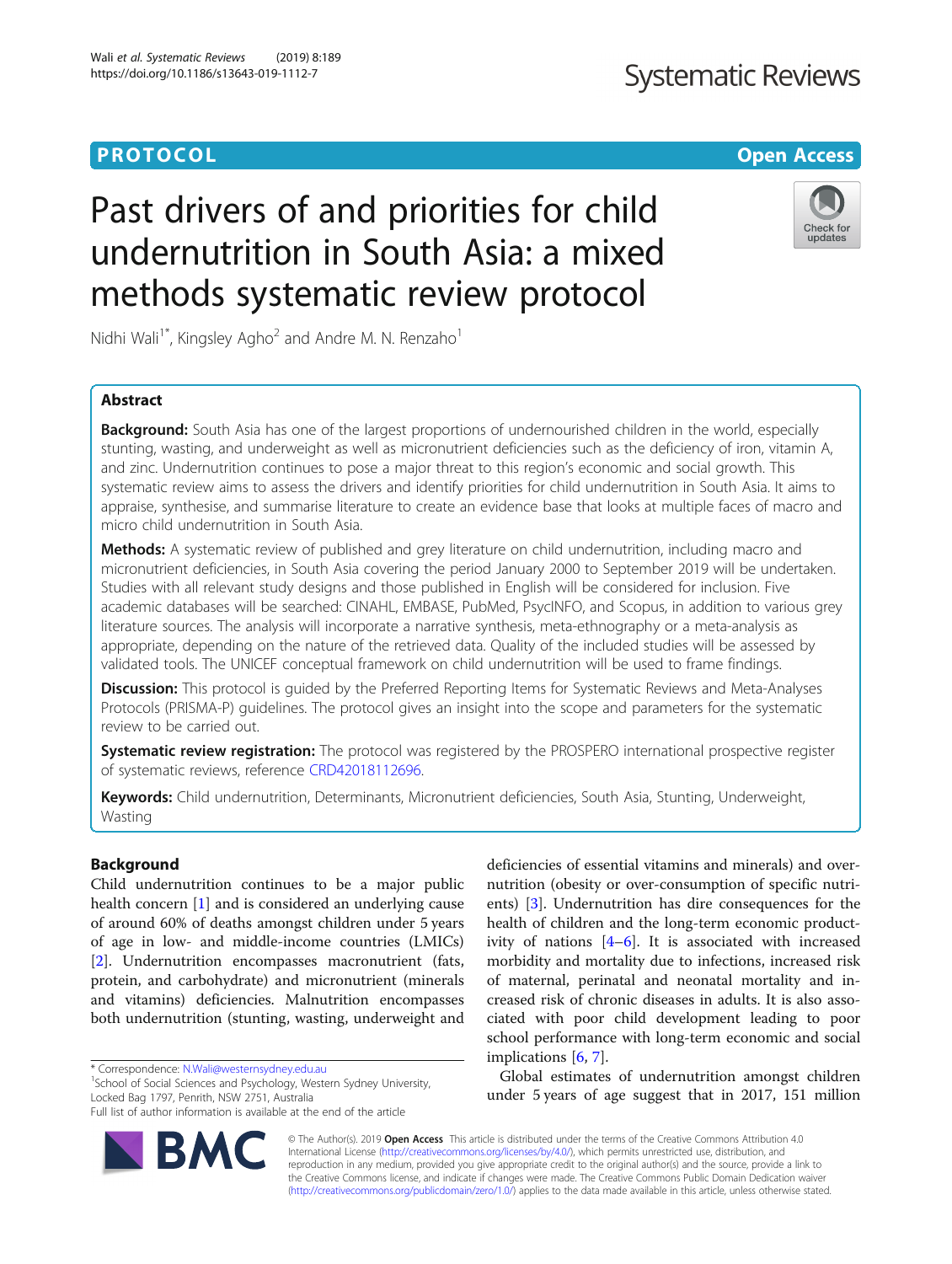children were stunted, 50.5 million children were wasted [[8\]](#page-6-0) and 90 million children were underweight [\[9](#page-6-0)]. In addition, deficiencies of essential vitamins and minerals such as iron, vitamin A, and zinc affect an estimated two billion people or almost one-third of the world's population [[5](#page-6-0)]. These micronutrient deficiencies are often referred to as 'hidden hunger' or 'hidden malnutrition' as they may invisibly affect the health and development of a population  $[10]$ . Many countries have a high prevalence of more than one form of undernutrition. This multiple burdens of undernutrition are more prevalent in LMICs and concentrated amongst the poor [[8\]](#page-6-0).

#### Child undernutrition in South Asia

South Asia and Sub-Saharan Africa have nearly 90% of the world's underweight children where half live in South Asia [[9\]](#page-6-0). South Asia also bears the highest prevalence globally with 35% of stunted children and wasting prevalence above the 15% threshold along with micronutrient deficiencies [\[6](#page-6-0), [11](#page-6-0)], all which establish child undernutrition as a 'critical public health problem' in the region. Collectively India, Bangladesh, and Pakistan have the highest global levels of disability-adjusted life years (DALYs) attributable to child undernutrition [[5](#page-6-0)]. The three micronutrient deficiencies of iron deficiency anaemia, vitamin A, and zinc, each has a global significance in South Asia [\[12](#page-6-0), [13\]](#page-6-0). Prevalence of anaemia continues to be a severe public health problem  $(≥ 40%)$ in all South Asian countries amongst children of 6–59 months, with the exception of Sri Lanka [[5\]](#page-6-0). Vitamin A deficiency (VAD) affects an estimated 44–50% of preschool children in South Asian regions. In Bangladesh and India, mortality due to VAD and undernutrition constituted one-third of the global mortality rate [\[14](#page-6-0)]. Inadequate zinc intake continues to be highly prevalent in South Asia and the zinc deficiency burden is reported to be very high in the region compared with other lowincome regions [[15\]](#page-6-0). For instance, zinc deficiency defined as serum zinc concentration  $< 60 \mu g/dl$  was reported to be prevalent amongst 15% of children under 5 years in Afghanistan while in Bangladesh and Pakistan, the prevalence is much higher at 45% and 39%, respectively  $[5]$  $[5]$ .

South Asia presents a paradox, also commonly known as the 'South Asia enigma,' a term used to describe the persistence of high levels of child undernutrition despite economic growth in the region [[16](#page-6-0)]. The region has become the fastest-growing developing region in the world with significant economic progress, marked poverty reduction, improved health indicators, improved literacy rates, and improved agriculture outputs [[17](#page-6-0)–[19\]](#page-6-0). This same region also hosts the largest burden on child undernutrition and micronutrient deficiencies along with rapidly increasing rates of child obesity that can have increased risk in adulthood of cardiovascular diseases, cancers, type 2 diabetes, and dementia [\[20](#page-6-0), [21\]](#page-6-0).

#### UNICEF conceptual framework on child undernutrition

Studies on child undernutrition in individual countries or sub-regions within a country in South Asia have highlighted potential determinants that are consistent with the UNICEF conceptual framework, as part of UNICEF Nutrition Strategy for improving child nutrition (Fig. [1](#page-2-0)) [\[22\]](#page-6-0). The UNICEF conceptual framework on child undernutrition supports the development of interventions from a multi-factorial and multidimensional perspective, moving from micro to meso to macro levels. The framework includes the immediate, underlying, and basic determinants of child undernutrition and outlines that all these factors are interlinked and influence each other. The basic causes address the macro-systemic level challenges reflecting the structural and political processes which result in inadequate financial, human, physical, and social capital that influence household access to adequate quantity and quality of resources. The underlying causes focus on household food security, inadequate care and feeding practices, unhealthy household environment, and inadequate access to health services. The immediate causes of undernutrition such as inadequate food intake and disease are influenced by the basic and underlying causes [\[22](#page-6-0)]. The conceptual framework supports the development of multi-factorial interventions and has been modified for specific geographical contexts or with a focus on interventions [[23,](#page-6-0) [24](#page-6-0)].

At present, there is no study that has collectively and systematically analysed the most consistent factors associated of child undernutrition, including of micronutrient deficiencies along with stunting, wasting, and underweight, across the entire South Asia region. There is also limited evidence that has analysed qualitative evidence (published qualitative articles and grey literature including programme reports and evaluation reports) which has resulted in a limited understanding of the factors of child undernutrition. This mixed-methods review will look at child undernutrition, including stunting, wasting, underweight and micronutrient deficiencies of iron, vitamin A, and zinc, assess its driving factors and identify priorities across the eight countries of South Asia.

#### Aim of this review and its public health significance

The review is necessary to appraise, synthesise, and summarise the literature on child undernutrition in South Asia. Most studies till date have focused either on undernutrition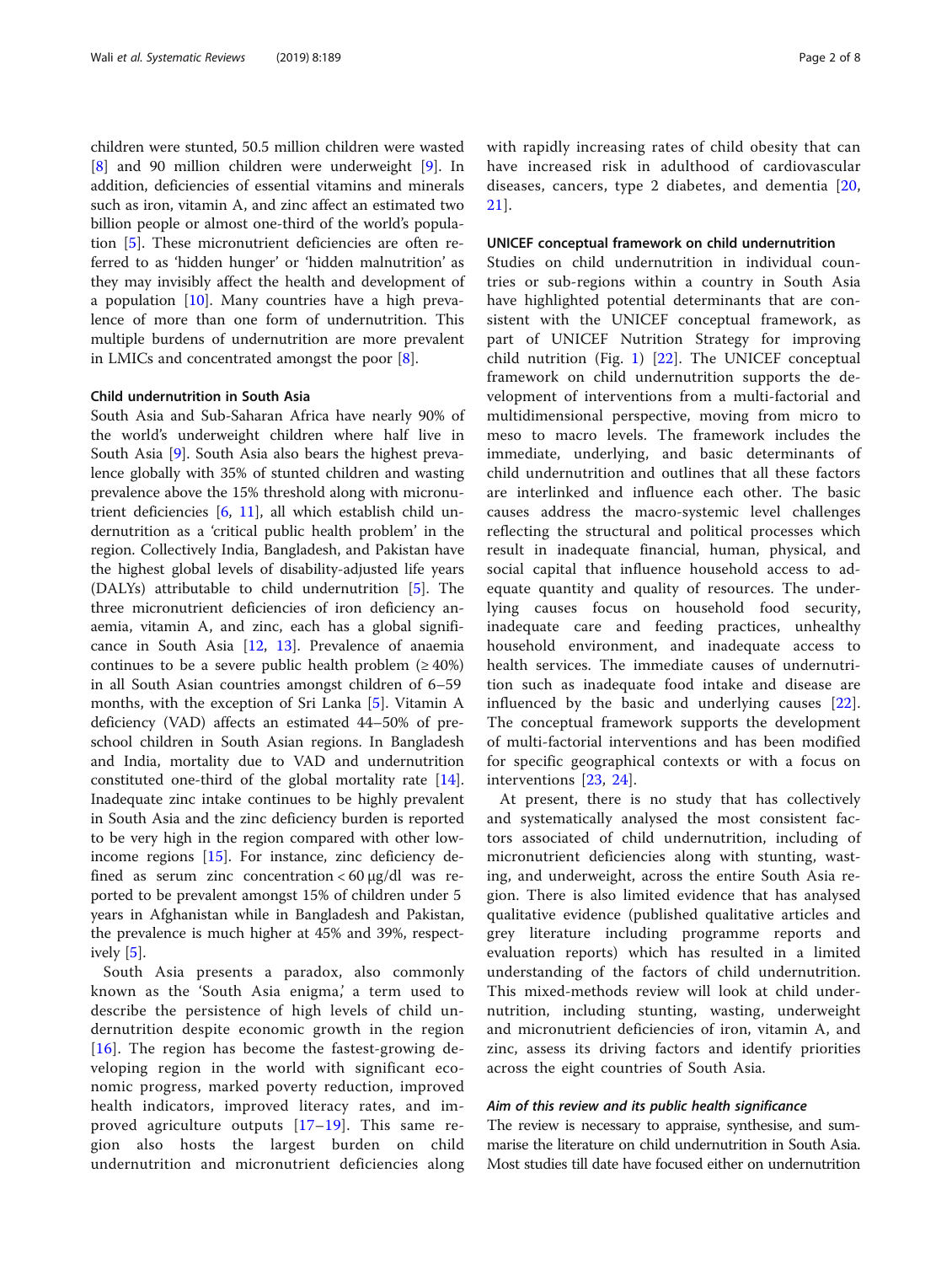<span id="page-2-0"></span>

or on micronutrient deficiencies, and not both. This proposed review will look at various forms of undernutrition in children under 5 years of age, as defined in the scope of the review. It will create an evidence base that looks at multiple faces of macro and micro child undernutrition. It aims to contribute to the growing body of evidence needed to prioritise actions which are focused on the immediate, underlying, and basic determinants of child undernutrition. This review will include grey literature documents, including programme and evaluation reports and working papers. This research is also timely to generate evidence that will contribute to the policy discourse and to the Sustainable Development Goals (SDGs), especially Goal 2: end hunger, achieve food security and improved nutrition, and promote sustainable agriculture [[25](#page-6-0)]. Findings from this study can be used to inform future programme and policy and also for knowledge enhancement and to drive region-specific interventions which could lead to a decline in child undernutrition within the region.

#### Review question

To assess the past drivers and identify priorities for child undernutrition including stunting, wasting, and underweight and micronutrient deficiencies of iron, vitamin A, and zinc, across eight South Asian countries.

Past drivers of undernutrition will focus on structural, underlying, and immediate determinants of child undernutrition to generate evidence for prioritising and planning for preventive action and identifying high-risk clusters of the population at the regional level.

#### Methods

#### Study design

This protocol is informed by the standard Preferred Reporting Items for Systematic Reviews and Meta-Analyses Protocols (PRISMA-P) reporting guidelines [\[26](#page-6-0)]. The PRISMA-P checklist is attached to this manuscript as Additional file [1.](#page-6-0) This mixed-methods review will look at both quantitative and qualitative evidence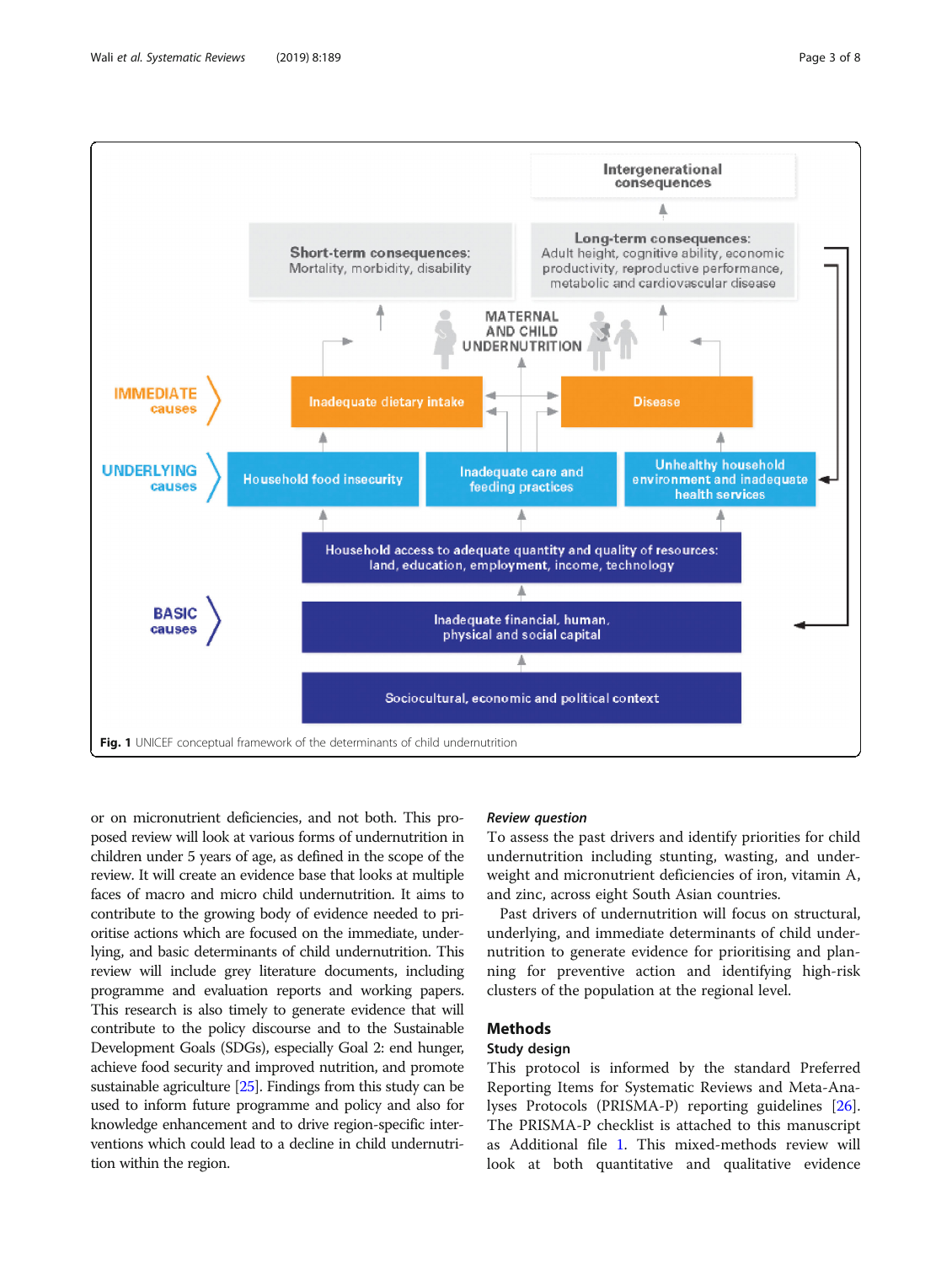including peer-reviewed quantitative, qualitative, and mixed-methods studies and grey literature including programme reports and evaluation reports. The following criteria will be applied for inclusion.

#### Eligibility criteria

#### Participants

Children under 5 years of age and those residing in a South Asian country including Afghanistan, Bangladesh, Bhutan, India, Maldives, Nepal, Pakistan, and Sri Lanka, as categorised in the United Nations geographical regions [\[27\]](#page-6-0) will be included in the review. Any studies outside the defined population will be excluded from the review.

#### Intervention focus and design

Studies to be included in this systematic review will be those that focus on stunting, wasting and underweight and micronutrient deficiencies of iron, vitamin A, and zinc in a South Asian country. However, studies that look at child over nutrition, obesity, or overweight will be excluded.

Both published and unpublished literature [[28,](#page-6-0) [29](#page-6-0)] will be included. Intervention designs of interest will be intervention studies (both randomised controlled trials (RCTs) and quasi-experimental studies), observational studies (e.g., longitudinal studies, case-control, and cross-sectional studies) as well as qualitative and mixed-methods studies. Unpublished grey literature will include programme and evaluation reports, and working papers. Grey literature such as editorials, dissertation and thesis, conference abstracts, opinion pieces, news articles, books, and book reviews will not be included. The grey literature sources included are based on the most frequently cited grey material in reviews [\[30\]](#page-7-0). Inclusion of programme and evaluation reports to the study will serve as a useful source to complement the findings from peerreviewed literature. Due to resource restrictions, only studies published in English will be included. Studies published between January 2000 and September 2019 will be considered for review because this was the beginning of the Millennium Development Goals (MDGs) and will aid in tracking the progress of the region in line with the MDGs  $[31]$  $[31]$ . Aligning the base year of searching with the MDGs allows the outcomes to be more relevant within the international development policy framework. The MDGs created momentum across governments worldwide and formed an internationally agreed blueprint that most countries and leading multilateral and development institutions became signatories. The momentum created by MDGs needs to be sustained through the SGDs. Hence, the proposed systematic review is timely to

provide a historical perspective of coordinated international efforts to end child undernutrition and to identify priorities for the SDGs.

#### Outcomes of interest

Outcomes will include factors and determinants of various forms of child undernutrition and other related outcomes including the following:

Primary outcome: Studies will be included in the review if they report about any one form of child undernutrition including stunting, wasting and underweight and the three micronutrient deficiencies with global significance in South Asia, namely, iron deficiency anaemia, vitamin A, and Zn  $[12, 13]$  $[12, 13]$  $[12, 13]$  $[12, 13]$ . Stunting (height-for-age) is an indicator of linear growth retardation and cumulative growth deficits in children. Wasting (weight-for-height) measures body mass in relation to height and describes current nutritional status. However, underweight (weight-for-age) is a composite index of height-for-age and weight-forheight [[32\]](#page-7-0). This systematic review focuses on children with a Z-score below minus two standard deviations (− 2 SD) from the median of the World Health Organisation (WHO) reference population [\[32](#page-7-0), [33](#page-7-0)]. Anaemia measures in children 6–59 months will be of haemoglobin < 110 g/L, moderate anaemia of haemoglobin 70–99 g/L and severe anaemia of haemoglobin  $<$  70 g/L [[34\]](#page-7-0). Vitamin A deficiency, including both serum retinol concentrations  $\langle 10 \mu g/dL \rangle$  and subclinical vitamin A deficiency (serum vitamin A < 20 μg/dl) will be considered [[35,](#page-7-0) [36](#page-7-0)]. Zinc deficiency will be considered as recommended by the International Zinc Nutrition Consultative Group [\[37](#page-7-0), [38](#page-7-0)].

Secondary outcome: the secondary outcomes for this review will include low birth weight, intrauterine growth restriction, maternal body mass index, and maternal iron deficiency anaemia.

#### Search strategy

The search strategy of this protocol is designed to be as extensive as possible to identify all eligible studies, which will subsequently be refined according to the criteria outlined above. A multi-step search approach will be used to retrieve relevant studies from five academic databases. The databases that would be searched using a variety of subheadings and free-text terms:

- 1. CINAHL
- 2. EMBASE
- 3. PubMed
- 4. PsycINFO
- 5. Scopus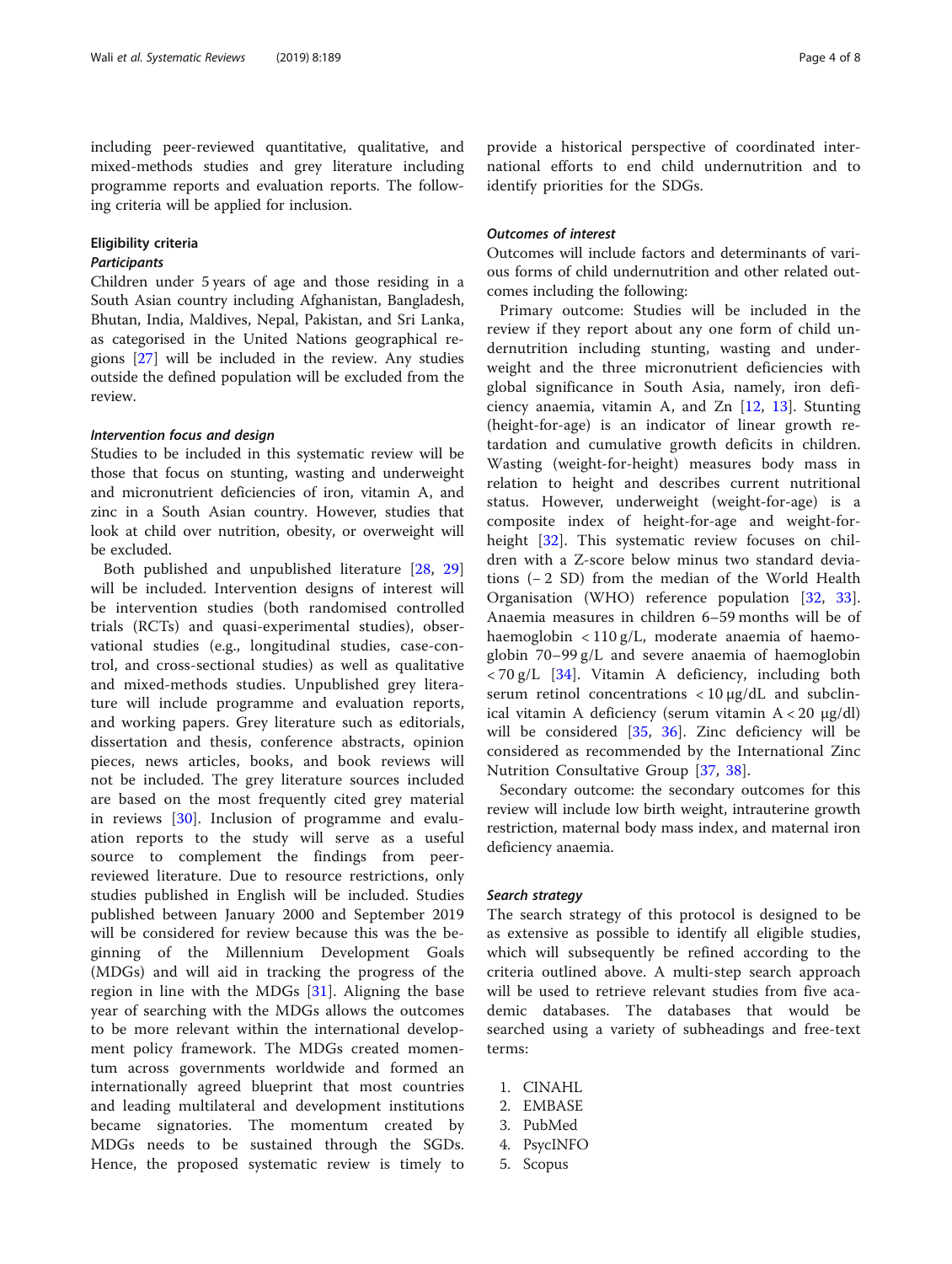A combination of the above-mentioned subheadings and free-text words will also be used to search grey literature in key organisations websites, as listed below. This list might be reviewed when undertaking the research.

- 1. 3ie impact assessment
- 2. Action Against Hunger
- 3. Bills and Melinda Gates Foundation (BMGF)
- 4. Department for International Development (DFID)
- 5. International Food and Policy Research Institute [\[10](#page-6-0)]
- 6. Medecins Sans frontiers (Doctors without Borders)
- 7. Nutrition International
- 8. Save the Children
- 9. UNICEF
- 10. World Bank
- 11. World Food Program
- 12. World Health Organisation (WHO)

In addition, a lateral approach involving a review of reference lists in relevant papers/reviews will be undertaken. Forward-citation searches will also be undertaken. Search engines such as Google Scholar will be searched in conclusion to include any relevant articles and reports.

Search terms:

Child preschool [MeSH/Subheading] OR infan\* [MeSH] OR under-five\* OR preschool\* OR paediatr\* OR bab\*

AND

Child malnutrition [MeSH/Subheading] OR Malnutr\* [MeSH/Subheading] OR undernutr\* [MeSH/Subheading] OR underweight [MeSH/Subheading] OR malnourish\* OR undernourish\* OR stunt\* OR wast\* OR "acute malnutrition" "OR chronic malnutrition" OR "micronutrient malnutrition" OR "micronutrient deficiency" OR "vitamin A deficiency" OR "iron deficiency" OR "iron deficiency aneamia" OR Anaemia OR "zinc deficiency"

AND

Caus\* [MeSH/Subheading] OR Factor\* OR determinant\* OR correlate\* OR "risk factor" OR multifactorial caus\*OR priorit\*

AND

"South Asia\*" or "Southern Asia\*" or Afghan\* or Bangladesh\* or Bhutan\* or India\* or Maldives or Nepal\* or Pakistan\* or Sri Lanka\*These search terms provided are a combination of free-text words and the MeSH terms. The MeSH terms were tested in PubMed and were reviewed by all the authors. The School librarian was also consulted to finalise the search strategy. This search syntax has been tested and yielded a manageable number of records. The authors expect around 100–150 studies to be included in the final inclusion.

#### Data collection

#### Study selection process

Studies yielded in the search will be imported into End-Note. Endnote software will be used to remove duplicates. The selection of studies will be done in three steps. Firstly, titles will be screened to remove any obviously irrelevant studies followed by the screening of abstracts to confirm eligibility and relevance. After this initial selection, full texts of studies will be reviewed for final inclusion. Final studies selected for full-text screening will be recorded and the reason for their exclusion will be documented in an MS excel sheet. This process will be undertaken independently by two researchers (NW and AR) and any disagreements will be resolved by the third researcher (KA).

#### Data extraction

The data extraction will comply with the Preferred Reporting Items for Systematic Reviews and Meta-Analyses guidelines [\[26](#page-6-0)]. Data extraction for studies for final included studies will be done using a piloted form including mainly: study details (such as author's name, year of publication) study design, intervention type, study characteristics (including sample setting, population), and driver of child undernutrition and identified priorities, as documented in Table 1. This process will

Table 1 Data extraction form

| Data to be extracted                                    |  |
|---------------------------------------------------------|--|
| Authors                                                 |  |
| Year of publication                                     |  |
| Study design                                            |  |
| Aims and objectives specified (Y/N)                     |  |
| Ethics approval (Y/N)                                   |  |
| Intervention                                            |  |
| $\cdot$ Type                                            |  |
| • Duration                                              |  |
| Study methodology quant/qual/mix                        |  |
| Population/participants (number, other characteristics) |  |
| Method of data collection                               |  |
| Outcomes                                                |  |
| • Stunting                                              |  |
| • Wasting                                               |  |
| • Underweight                                           |  |
| • Macronutrient deficiencies                            |  |
| Factors of undernutrition                               |  |
| • Structural determinants                               |  |
| • Underlying determinants                               |  |
| · Immediate determinants                                |  |
| Quality appraisal                                       |  |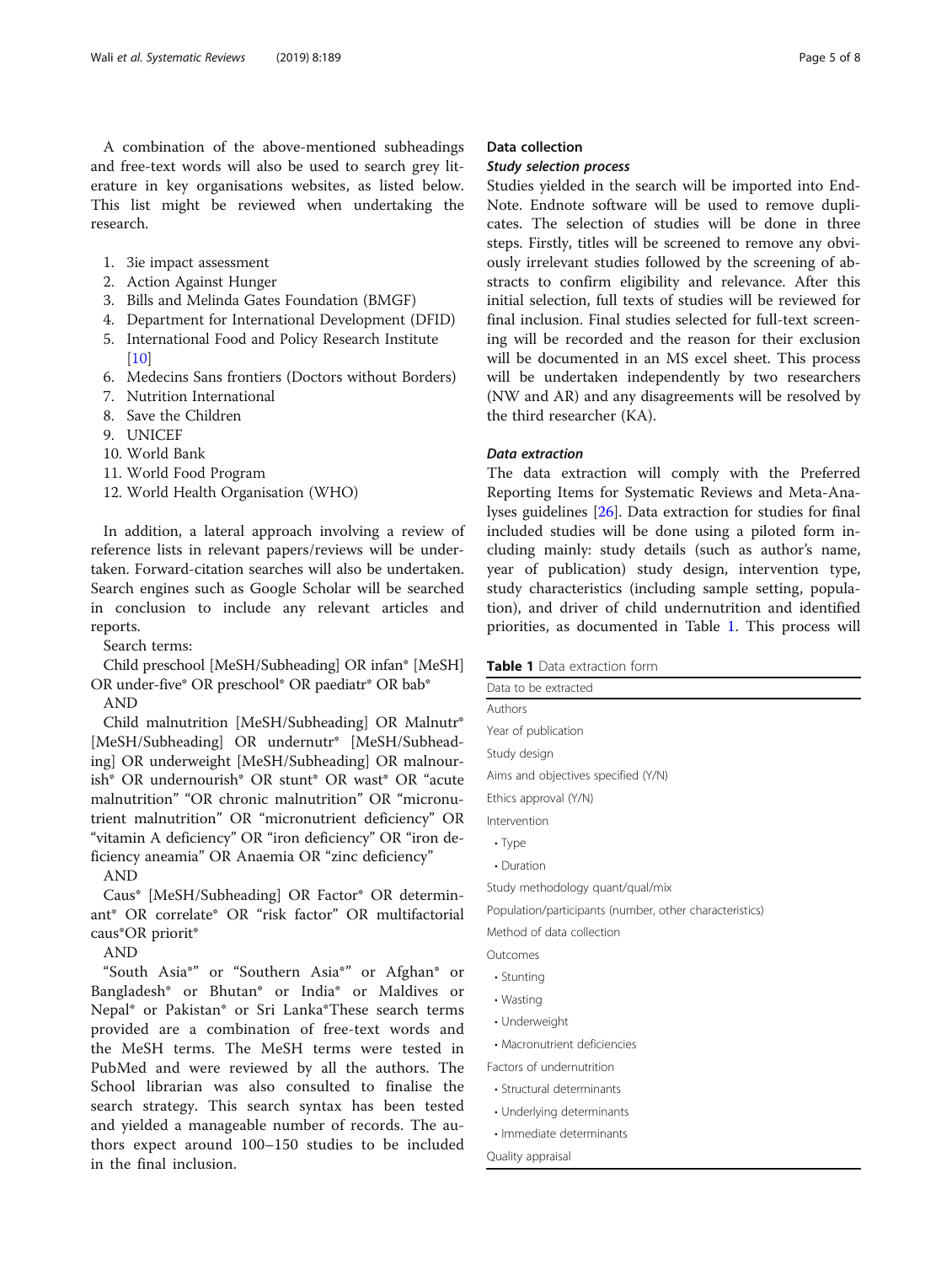be undertaken independently by two researchers (NW and AR) and any disagreements will be resolved by the third researcher (KA).

#### Assessment of methodological quality

Final included studies will be assessed for methodological quality prior to inclusion in the review. The Critical Appraisal Skills Programme (CASP) will be used to assess the methodological quality of qualitative studies [[39](#page-7-0)], randomised controlled trials [[40](#page-7-0)], and observational studies such as longitudinal studies [\[41\]](#page-7-0) and case-control studies [[42\]](#page-7-0). CASP tool is a widely accepted and used tool to assess the quality of different study designs [[43](#page-7-0)–[45](#page-7-0)]. Mixed-methods studies will be assessed based on the MMAT (mixed-methods appraisal tool) by Pluye and colleagues. Grey literature will be appraised with the AACODS tool that looks at authority, accuracy, coverage, objectivity, date, and significance [[46](#page-7-0)]. All studies will be appraised as having a high, medium or low quality and the overall quality of the body of evidence will be used using the Grading of Recommendations Assessment, Development and Evaluation (GRADE) approach [\[47](#page-7-0)]. Quality of all studies will be independently appraised by two researchers (NW and AR) and any disagreements will be resolved through discussions. Any further discrepancies will be independently reviewed by the third researcher (KA).

#### Data synthesis

Due to the heterogeneity and variation of the studies to be reviewed—especially the study methods, measurements, and outcomes—it might not be possible to determine the data synthesis methods priori. A narrative synthesis, a meta-ethnography, or a meta-analysis, as appropriate for the nature of the data retrieved, will be undertaken to understand the factors of and priorities for child undernutrition. The UNICEF conceptual framework of the determinants of child undernutrition will be used to frame the findings that enable to identify relationships between and across various determinants of child undernutrition and identify priorities.

#### Summary measures

Primary outcome measures will include the factors associated with stunting, wasting, underweight, iron deficiency anaemic, vitamin A deficiency, and zinc deficiency. Secondary outcome measures will include the factors associated with birth weight, intrauterine growth restriction, and maternal iron deficiency anaemia, as well as maternal nutrition status.

#### **Discussion**

There is increasing awareness and concern about child undernutrition especially the extent of stunting, wasting, underweight, and micronutrient deficiencies amongst children under 5 years of age, particularly in South Asia. This is also of mounting interest for governments and policy-makers, given its long-term consequences. Though there is ample literature on general nutritional status, there is limited synthesised evidence that collectively looks at micronutrient deficiencies along with stunting, wasting, and underweight. This systematic review will add to the extant literature by synthesising the evidence on the multiple faces of child undernutrition, including stunting, wasting, and micro deficiencies of iron, vitamin A, and zinc across the eight South Asian countries. Findings of this review can inform policies and strategies to combat child undernutrition in the region.

One of the major strengths of this review is the use of a systematic and transparent approach, employing UNICEF conceptual framework for data synthesis. We anticipate some limitations in the review, such as the exclusion of studies published in other languages than English. Exclusion of such studies could lead to missing key literature generated by non-English-speaking researchers and regional organisations. This limitation is addressed, partly, by expanding the search to include relevant grey literature documents from international organisations and by searching google scholar. This review will not look at child over nutrition, obesity, or overweight. This review will only include studies that were published before the year 2000 and could miss relevant articles published before this time frame that might have contributed to this review. In the final review, any discrepancies between the review and the protocol will be explained. We will ensure that the final manuscript is an accurate and transparent account of the review, and that no important aspects of the review will be omitted.

#### Target audience and dissemination plans

This work has been conducted as part of a PhD dissertation at the School of Social Sciences and Psychology, Western Sydney University. The findings of the review will be shared at conferences and other public forums. Target audience for this review are researchers, practitioners, and policy-makers.

#### Study registration

This systematic review has been registered with PROS-PERO—the International Prospective Register of Systematic Reviews, registration number: CRD42018112696.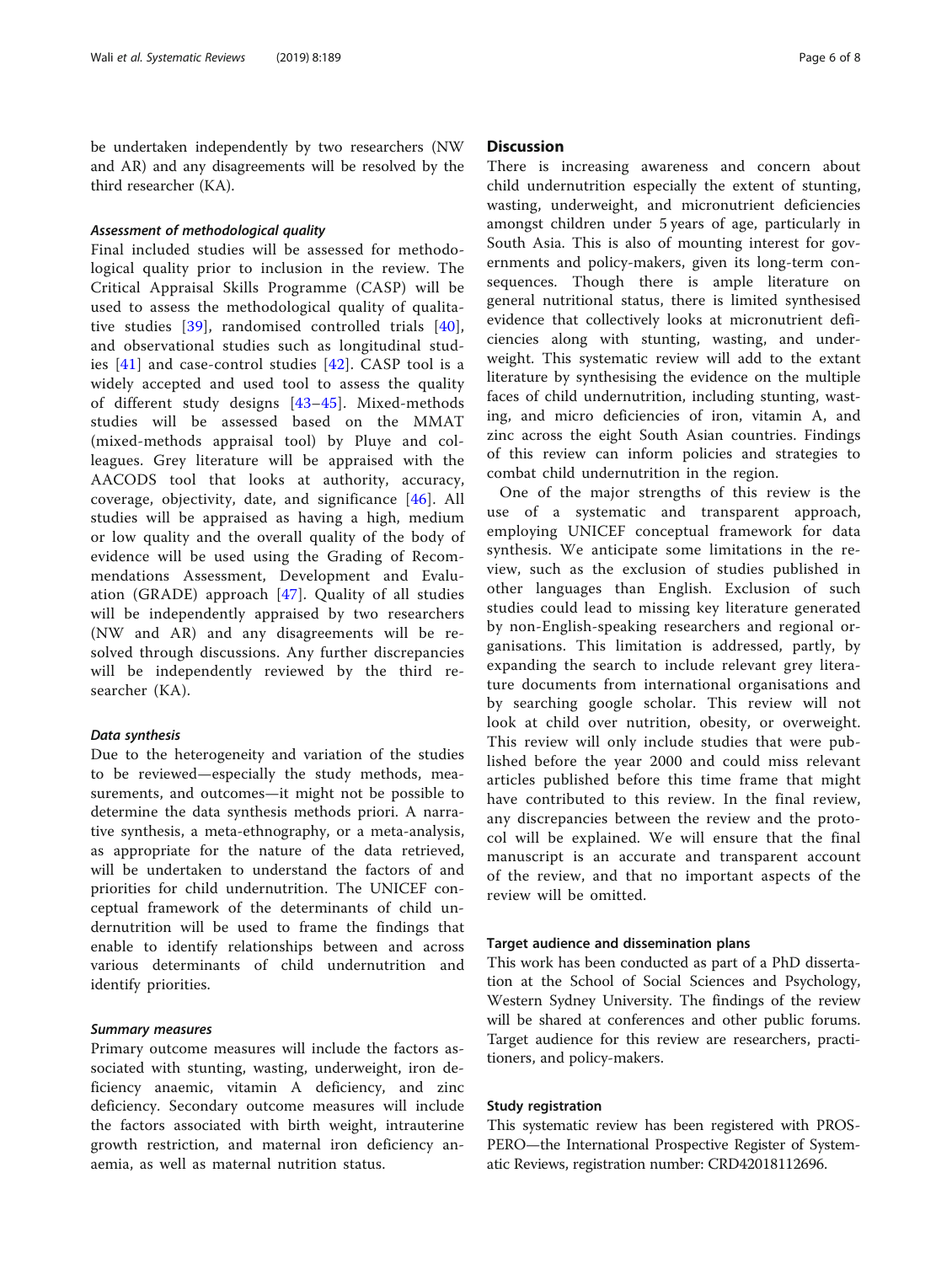#### <span id="page-6-0"></span>Additional file

[Additional file 1:](https://doi.org/10.1186/s13643-019-1112-7) PRISMA-P checklist. (DOCX 33 kb)

#### Abbreviations

AACODS: Authority Accuracy Coverage Objectivity Date and Significance; BMGF: Bills and Melinda Gates Foundation; CINAHL: Cumulative Index to Nursing and Allied Health Literature; DALYs: Disability Adjusted Life Years; DFID: Department for International Development (United Kingdom Government); EMBASE: Excerpta Medica DataBASE; IFPRI: International Food and Policy Research Institute; LMICs: Low- and middle-income countries; MDGs: Millennium Development Goals; MEDLINE: Medical Literature and Retrieval System Online; MMAT: Mixed-Methods Appraisal Tool; PRISMA-P: Preferred Reporting Items for Systematic Reviews and Meta-Analyses Protocols; PROSPERO: International Prospective Register of Systematic Reviews; RCTs: Randomised controlled trials; SDs: Standard deviations; UNICEF: United Nations International Children's Emergency Fund; VAD: Vitamin A deficiency; WHO: World Health Organisation

#### Acknowledgements

This work has been conducted as part of a PhD dissertation at the School of Social Sciences and Psychology, Western Sydney University.

#### Authors' contributions

NW and AR conceived the original research idea. NW developed the first draft of the protocol. AR supervised the entire manuscript writing and contributed to the revision of the first draft and subsequent revisions of the protocol. KA edited the manuscript and enhanced its intellectual content. All authors read and approved the final manuscript.

#### Funding

No specific funding has been sought for this systematic review. In addition, the review has not been sponsored by anyone else other than the authors.

#### Availability of data and materials

Not applicable.

#### Ethics approval and consent to participate

Not applicable.

#### Consent for publication

Not applicable.

#### Competing interests

The authors declare that they have no competing interests.

#### Author details

<sup>1</sup>School of Social Sciences and Psychology, Western Sydney University, Locked Bag 1797, Penrith, NSW 2751, Australia. <sup>2</sup>School of Science and Health, Western Sydney University Campbelltown Campus, Locked Bag 1797, Penrith, NSW 2751, Australia.

#### Received: 22 November 2018 Accepted: 22 July 2019 Published online: 31 July 2019

#### References

- 1. United Nations United Nations International Children's Fund; World Health Organization; & The World Bank. Joint child malnutrition estimates-levels and trends. New York, Geneva, Washington, DC; UNICEF, WHO, The World Bank; 2011.
- 2. Akhtar S. Malnutrition in South Asia—a critical reappraisal. J Crit Rev Food Sci Nutr. 2016;56(14):2320–30. <https://doi.org/10.1080/10408398.2013.832143>.
- 3. Black RE, Allen LH, Bhutta ZA, Caulfield LE, de Onis M, Ezzati M, et al. Maternal and child undernutrition: global and regional exposures and health consequences. Lancet. 2008;371(9608):243–60.
- 4. Martorell R. The nature of child malnutrition and its long-term implications. Food Nutr Bull. 1999;20(3):288–92.
- 5. Harding K, Aguayo V, Webb P. Hidden hunger in South Asia: a review of recent trends and persistent challenges. Public Health Nutr. 2018; 21(4):785–95.
- 6. UNICEF. Child stunting, hidden hunger and human capital in South Asia: implications for sustainable development post 2015. Kathmandu: UNICEF; 2018. Available at [https://www.unicef.org/rosa/media/1611/file/Child%2](https://www.unicef.org/rosa/media/1611/file/Child%20stunting,%20hidden%20hunger%20and%20human%20capital%20in%20South%20Asia.pdf) [0stunting,%20hidden%20hunger%20and%20human%20capital%20in%2](https://www.unicef.org/rosa/media/1611/file/Child%20stunting,%20hidden%20hunger%20and%20human%20capital%20in%20South%20Asia.pdf) [0South%20Asia.pdf](https://www.unicef.org/rosa/media/1611/file/Child%20stunting,%20hidden%20hunger%20and%20human%20capital%20in%20South%20Asia.pdf).
- 7. Stewart CP, Iannotti L, Dewey KG, Michaelsen KF, Onyango AW. Contextualising complementary feeding in a broader framework for stunting prevention. Matern Child Nutr. 2013;9(S2):27–45.
- 8. Food and Agriculture Organisation. 2018, The state of food insecurity and nutrition in the world 2018. Available from: [http://www.fao.org/state-of](http://www.fao.org/state-of-food-security-nutrition/en/)[food-security-nutrition/en/](http://www.fao.org/state-of-food-security-nutrition/en/).
- 9. United Nations. The millenium development goals report 2015. New York: United Nations; 2015.
- 10. IFPRI, Welt Hunger Hilfe, CONCERN worldwide. Global hunger index: the challenge of hidden hunger. Bonn/Washington,D.C./Dublin: IFPRI, Welt Hunger Hilfe, CONCERN worldwide; 2014.
- 11. Harding KL, Aguayo VM, Webb P. Factors associated with wasting among children under five years old in South Asia: implications for action. PLoS One. 2018;13(7):e0198749.
- 12. Akhtar S, Ismail T, Atukorala S, Arlappa N. Micronutrient deficiencies in South Asia a current status and strategies. Trends Food Sci Technol. 2013; 31(1):55–62.
- 13. Sumithra M, Jee Hyun R, Jonathan DS, Franz FR, Klaus K, Robert EB. The global hidden hunger indices and maps: an advocacy tool for action. (research article). PLoS One. 2013;8(6):e67860.
- 14. Akhtar S, Ahmed A, Randhawa MA, Atukorala S, Arlappa N, Ismail T, et al. Prevalence of vitamin a deficiency in South Asia: causes, outcomes, and possible remedies.(report). J Health Popul Nutr. 2013;31(4):413.
- 15. Wessells KR, Brown KH. Estimating the global prevalence of zinc deficiency: results based on zinc availability in national food supplies and the prevalence of stunting. PLoS One. 2012;7(11):e50568.
- 16. Vulimiri Ramalingaswami, Urban Jonsson, Jon Rohde. Commentary: The Asian enigma: UNICEF; 1996. Available from: [https://www.unicef.org/pon96/](https://www.unicef.org/pon96/nuenigma.htm) [nuenigma.htm.](https://www.unicef.org/pon96/nuenigma.htm)
- 17. Headey D, Hoddinott J, Ali D, Tesfaye R, Dereje M. The other Asian enigma: explaining the rapid reduction of undernutrition in Bangladesh. World Dev. 2015;66:749–61.
- 18. Akhmat G, Zaman K, Shukui T, Javed Y, Khan S. Social health indicators and economic growth: evidence from East Asia and Pacific, Middle East and North Africa, South Asia, and Sub-Saharan Africa. Soc Indic Res. 2014;119(2):663–86.
- 19. Bank W. South Asia Economic Focus, Spring 2016: Fading Tailwinds. Washington, DC: World Bank; 2016.
- 20. International Food and Policy Research Institute. Global nutrition report 2015: actions and accountability to advance nutrition and sustainable development. Washington DC: IFPRI; 2015.
- 21. Ranjani H, Mehreen T, Pradeepa R, Anjana R, Garg R, Anand K, et al. Epidemiology of childhood overweight & obesity in India: a systematic review. (systematic review)(report). Indian J Med Res. 2016;143(2):160.
- 22. United Nations International Children's Fund. Multi-sectoral approaches to nutrition: nutrition-specific and nutrition-sensitive interventions to accelerate progress. New York: UNICEF; 2014.
- 23. Black RE, Victora CG, Walker SP, Bhutta ZA, Christian P, de Onis M, et al. Maternal and child undernutrition and overweight in low-income and middle-income countries. Lancet. 2013;382(9890):427–51.
- 24. Levitt EJ, Pelletier DL, Pell AN. Revisiting the UNICEF malnutrition framework to foster agriculture and health sector collaboration to reduce malnutrition: a comparison of stakeholder priorities for action in Afghanistan. Food Policy. 2009;34(2):156–65.
- 25. United Nations. Sustainable Development Goals: Overview 2018. Available from: <https://unstats.un.org/sdgs/report/2016/goal-02/>.
- 26. Moher D, Shamseer L, Clarke M, Ghersi D, Liberati A, Petticrew M, et al. Preferred reporting items for systematic review and meta-analysis protocols (PRISMA-P) 2015 statement. Syst Rev. 2015;4(1):1.
- 27. United Nations International Children's Fund. The State of the World's Children 2014 in Numbers: Every Child Counts. Revealing Disparities, Advancing Children's Rights. New York: United Nations International Children's Fund; 2014.
- 28. Mahood Q, Van Eerd D, Irvin E. Searching for grey literature for systematic reviews: challenges and benefits. Res Synth Methods. 2014;5(3):221–34.
- 29. Godin K, Stapleton J, Kirkpatrick SI, Hanning RM, Leatherdale ST. Applying systematic review search methods to the grey literature: a case study